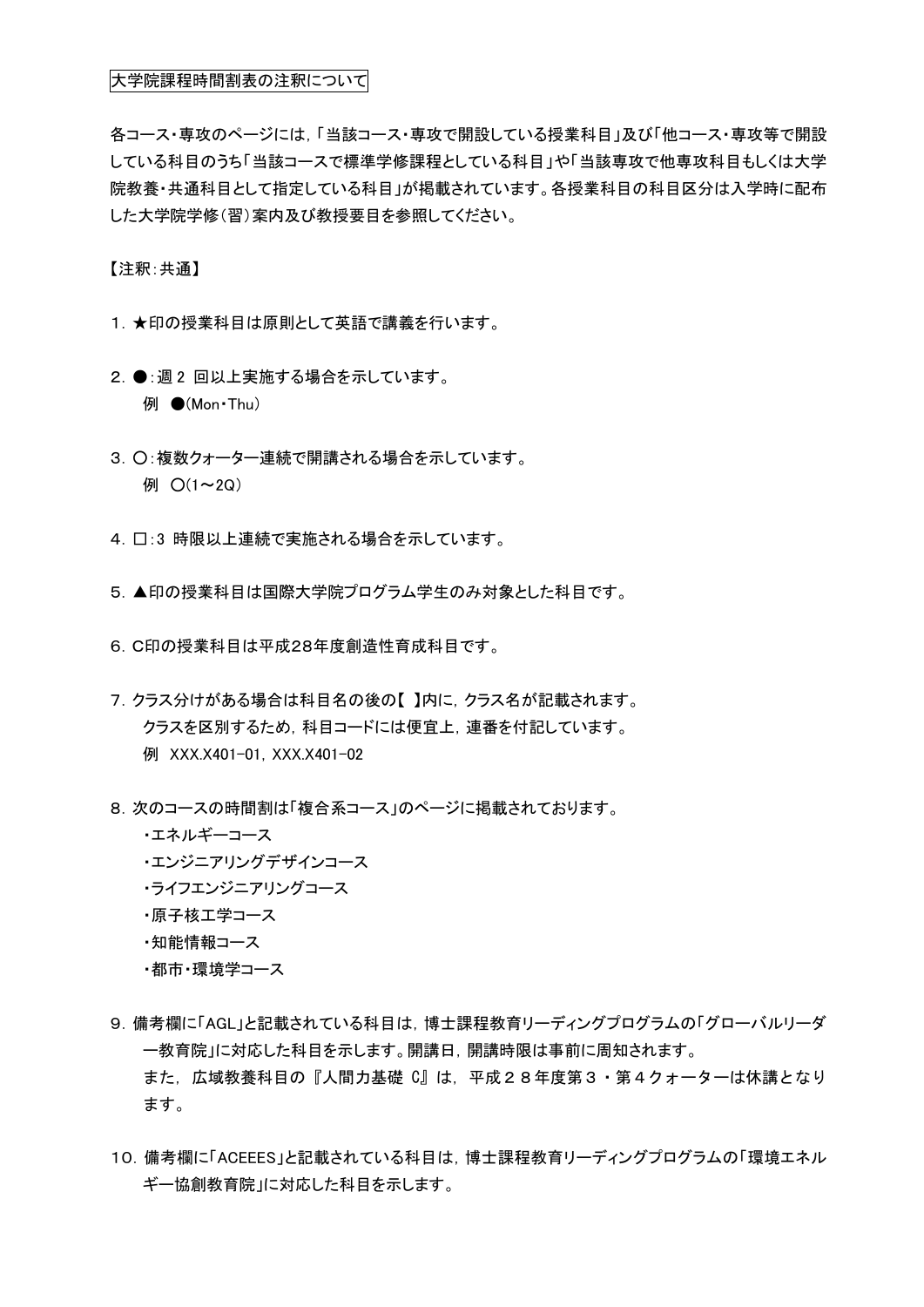- 11.備考欄に「ACLS」と記載されている科目は,博士課程教育リーディングプログラムの「情報生命博士 教育院」に対応した科目を示します。
- 12.備考欄に「U-ATOM」と記載されている科目は,博士課程教育リーディングプログラムの「グローバル 原子力安全・セキュリティ・エージェント教育院」に対応した科目を示します。
- 13. 担当教員欄の※印は非常勤講師を示します。
- 14.講義室欄にCICとある授業科目は,田町キャンパスのキャンパスイノベーションセンターで開講されま す。
- 15.講義室欄に EEI とある授業科目は,大岡山キャンパスの環境エネルギーイノベーション(EEI)棟(大岡 山北3号館)で開講されます。
- 16.各コース・専攻の講究,及び「各教員」担当の演習,実験,実習等の時間割については,当該のコー ス主任・専攻長または指導教員の指示に従ってください。
- 17.講義室欄が空白のものは担当教員に問い合わせてください。
- 18.修了に必要な単位数や科目の内訳は,入学年度によって,また専攻によって異なります。履修計画 を立てる際には,必ず自分の入学した年度の『大学院学修(習)案内及び教授要目』をよく読んでくだ さい。そのうえで,もしわからないことがあれば,指導教員やコース主任・専攻長に確認してください。

【注釈:生命理工学院】

生命理工学コースには,分子生命科学・生体システム・生命情報・生物プロセス・生体分子機能工学の 5専攻が開講する選択科目の中にも単位認定される科目(学修案内を参照)があるため,それらの専 攻の時間割も参照すること。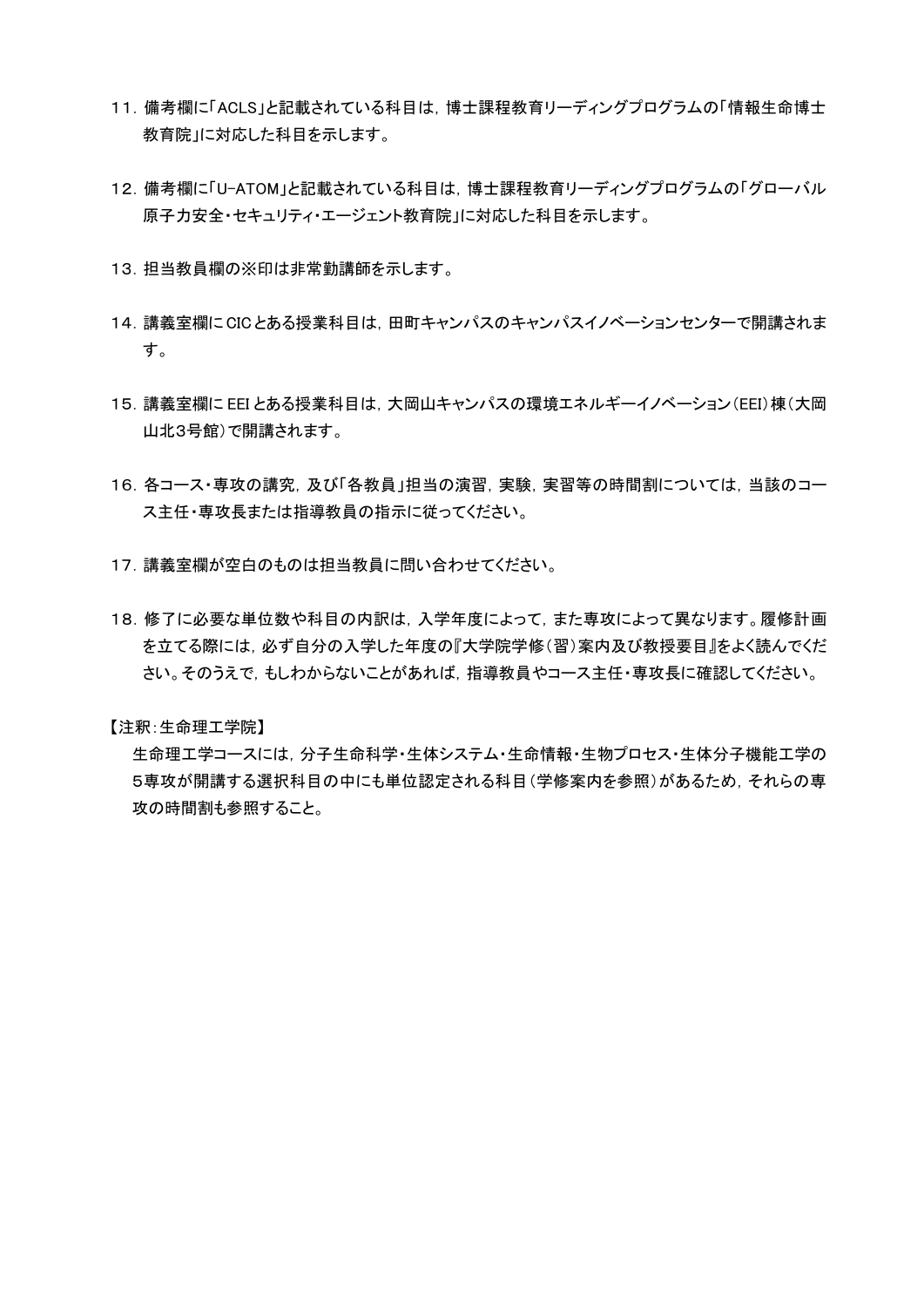## Annotation to the Graduate School Syllabus

Please refer to the Study Guide provided upon your admission for course subgroup chart.

- 1.  $\star$  …will be taught in English in principle.
- 2.  $\bullet$  : indicates the course running at least twice a week ex:  $\bullet$ (Mon  $\cdot$  Thu)
- $3. \quad \circ$  : indicates the course running consecutive quarters ex: 〇(1~2Q)
- 4.  $\Box$ : indicates the course to be carried out more than 3 consecutive periods
- 5. ▲… Courses for International Graduate Program students only
- 6. 'C' … Courses for Developing Creativity, AY 2016
- 7. If the courses have classification, the class name is shown following【 】. For classification, each sequence number follows after the course NO. as below: Ex. XXX.X401-01,XXX.X401-02
- 8. The schedule of following courses are placed on Interdisciplinary Graduate Major page.
	- ・Graduate major in Energy Science and Engineering
	- ・Graduate major in Engineering Sciences and Design
	- ・Graduate major in Human Centered Science and Biomedical Engineering
	- ・Graduate major in Nuclear Engineering
	- ・Graduate major in Artificial Intelligence
	- ・Graduate major in Urban Design and Built Environment
- 9. AGL…A course corresponded to 'Academy for Global Leadership' of the program for Leading Graduate Schools. Schedule will be notified through the bulletin board. Please note that 'Fundamentals of Humanity C' will not be held in the 3rd and 4th Quarters.
- 10. ACEEES… A course corresponded to 'Academy for Co-creative Education of Environment and Energy Science' of the Program for Leading Graduate Schools.
- 11. ACLS... A course corresponded to 'Education Academy of Computational Life Sciences' of the Program for Leading Graduate Schools.